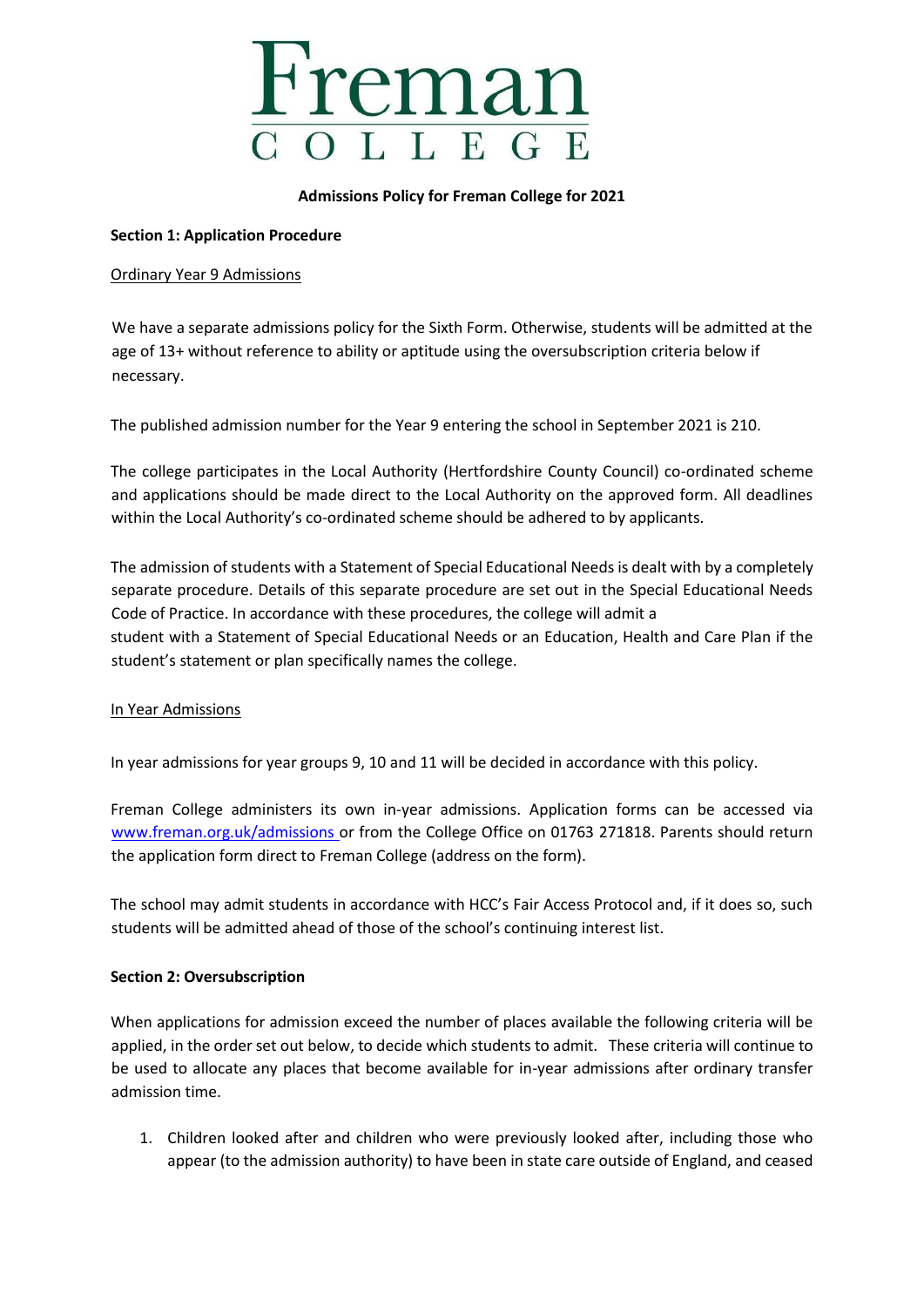to be in state care as a result of being adopted or became subject to a child arrangements order or a special guardianship order.

- 2. Students with a sibling attending the college at the time of application with a reasonable expectation they will be attending at the time of the start of the new academic year.
- 3. Students living closest to the college according to the definition of 'home to school distance' given in Hertfordshire County Council's current Determined Schools Admissions Arrangements.

## Multiple births siblings

In the event that one child of a multiple birth is awarded a place but one or more other children of that same multiple birth, who have applied for a place at the college are not awarded a place, the college would take in all children in that multiple birth who have applied.

## Tiebreaker

In the event that there are more applicants meeting any of the oversubscription criteria above than remaining places available, the tiebreaker described in Hertfordshire County Council's current Determined Schools Admissions Arrangements will be applied to allocate the remaining places.

## **Section 3: Definitions**

All terms used in this Policy use the definitions given in Hertfordshire County Council's current Determined Schools Admissions Arrangements.

## **Section 4: Waiting lists**

Under the co-ordinated scheme the college will maintain waiting lists for all 'full' year groups.

## **Section 5: Appeals**

At transfer time parents wishing to appeal who applied on line should log into their online application and click on the link 'register an appeal '.For those who did not apply on line, please contact the Customer Service Centre on 0300 123 4043 to request an appeal pack.

For in-year applications, parents wishing to appeal should contact the school directly in the first instance.

> **Ratified:** September 2019 **Review:** September 2020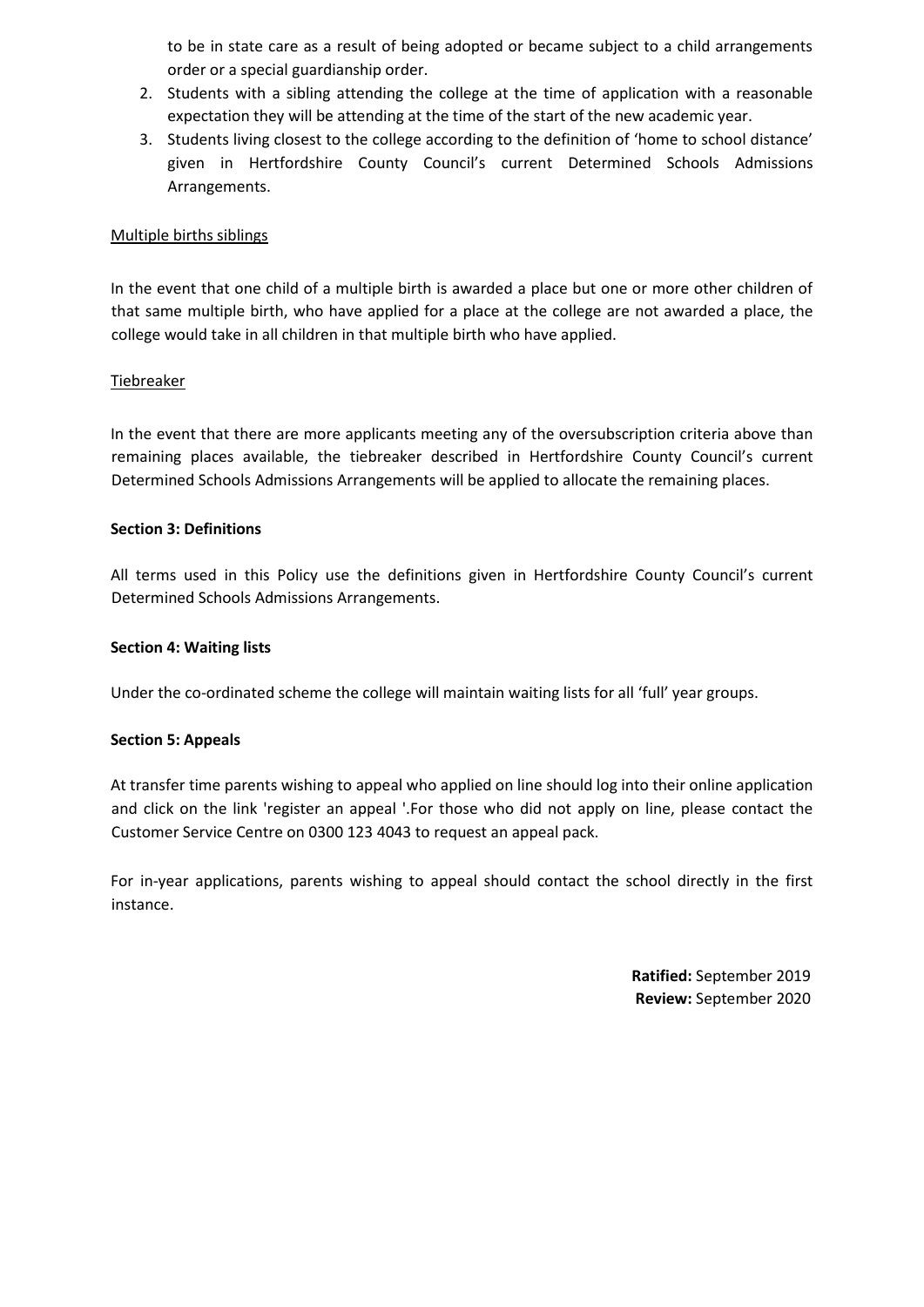

#### **Sixth Form Admissions Policy 2021**

## **Internal students**

The college welcomes applications for entry to Freman College Sixth Form from students who have attended the college in the Examination Year (Year 11) and wish to transfer to the Sixth Form in the following September.

## **External students**

The college also accepts applications for entry to the Sixth Form from external candidates who attended another school in Year 11 and wish to transfer to the College's Sixth Form in the following September. The Planned Admission Number for the Lower Sixth is 40. (This figure refers only to Lower Sixth students being admitted to the college for the first time, and not to the students transferring who currently attend Freman College.)

## **Late Applications**

Students applying to join the Sixth Form after the deadline for applications should note that admission will be subject to availability of places on chosen courses and achieving the specific entry requirements for the courses.

Provided places remain available and entry requirements are met, applicants seeking a place after the start of the academic year will be invited in to discuss suitability of joining the courses at their requested time of entry.

## **Entry requirements for both internal and external students**

Entry to the Sixth Form is subject to a student having achieved the entry requirements for the course they wish to pursue. Students should refer to the Sixth Form Prospectus for individual subject requirements for further details; individual subjects may be limited in the number of students they are able to accommodate.

## **Oversubscription Criteria**

Students who have a statement of special educational needs naming Freman College will be admitted as required by law.

If the college's Sixth Form is oversubscribed, the following criteria will be applied in the order set out below, to decide which applicants will be admitted:

- 1. Children looked after and children who were previously looked after, including those who appear (to the admission authority) to have been in state care outside of England, and ceased to be in state care as a result of being adopted or became subject to a child arrangements order or a special guardianship order.
- 2. Students with the highest GCSE point score.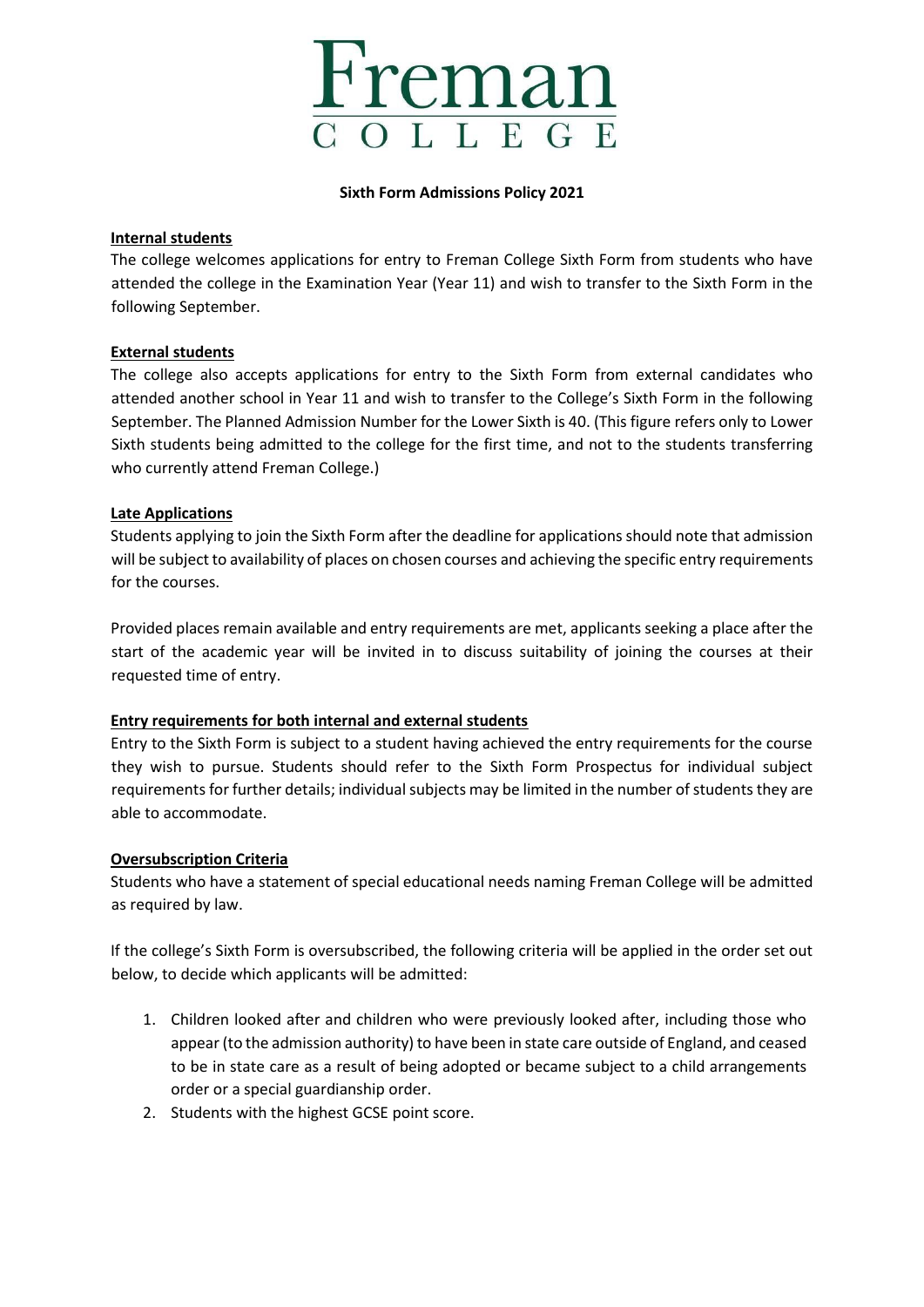## **Oversubscription: Distance Tiebreaker**

In the event of there being more applicants meeting any of the above criteria than remaining places available, distance between the applicant's residence and the college, according to the definition of 'home to school distance' given in Hertfordshire County Council's current Determined Schools Admissions Arrangements, will be used as a tie breaker, with those living nearest being given priority.

## **Checking Information**

The college reserves the right to make its own enquiries to verify any information supplied by the applicant. If subsequently the college finds that a place has been offered in reliance on information that was materially incorrect or misleading (e.g. the parental address or the applicant's date of birth) and the place would not have been offered if the information had been correct, the Governing Body may withdraw the offer, even if the applicant has already started at the college.

Freman College will not hold a waiting list for the Sixth Form.

**Ratified:** September 2019 **Review:** September 2020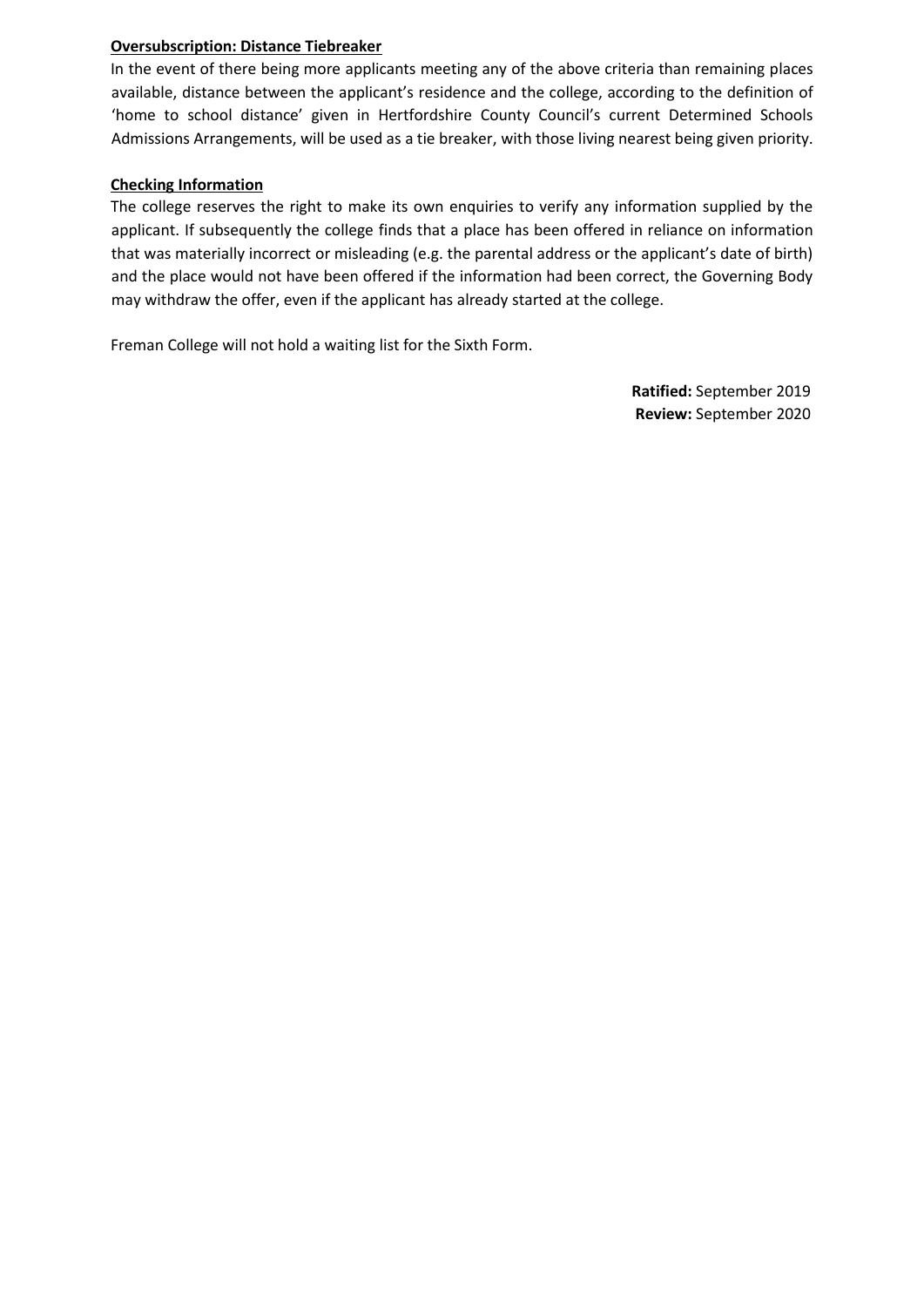# **How to apply**

If you would like to join Freman College Sixth Form please complete the application form, which can be found at the end of this booklet, to tell us your initial subject preferences. The completed forms must be handed in to the college office by **MONDAY 6 th DECEMBER.** 

How to complete application forms:

When you have sought advice from your subject teachers, your tutor and your parents, please tell us on the application form the subjects you wish to take, by numbering them 1-3 in order of preference. If you wish to take Maths or Further Maths as an AS Level in addition to three A level subjects, tell us this on the form.

You and your parents will be invited to an interview in January to discuss your preferences. You will get advice about the combination of subjects you have selected and their suitability for any future study or career plans you may have. At the end of the interview you will complete a final Sixth Form Subject Choices Form.

Decisions made now are not binding, and we will try to accommodate your choices as far as possible. You may change your choice of subjects at a later stage, but not all combinations of subjects may then be possible.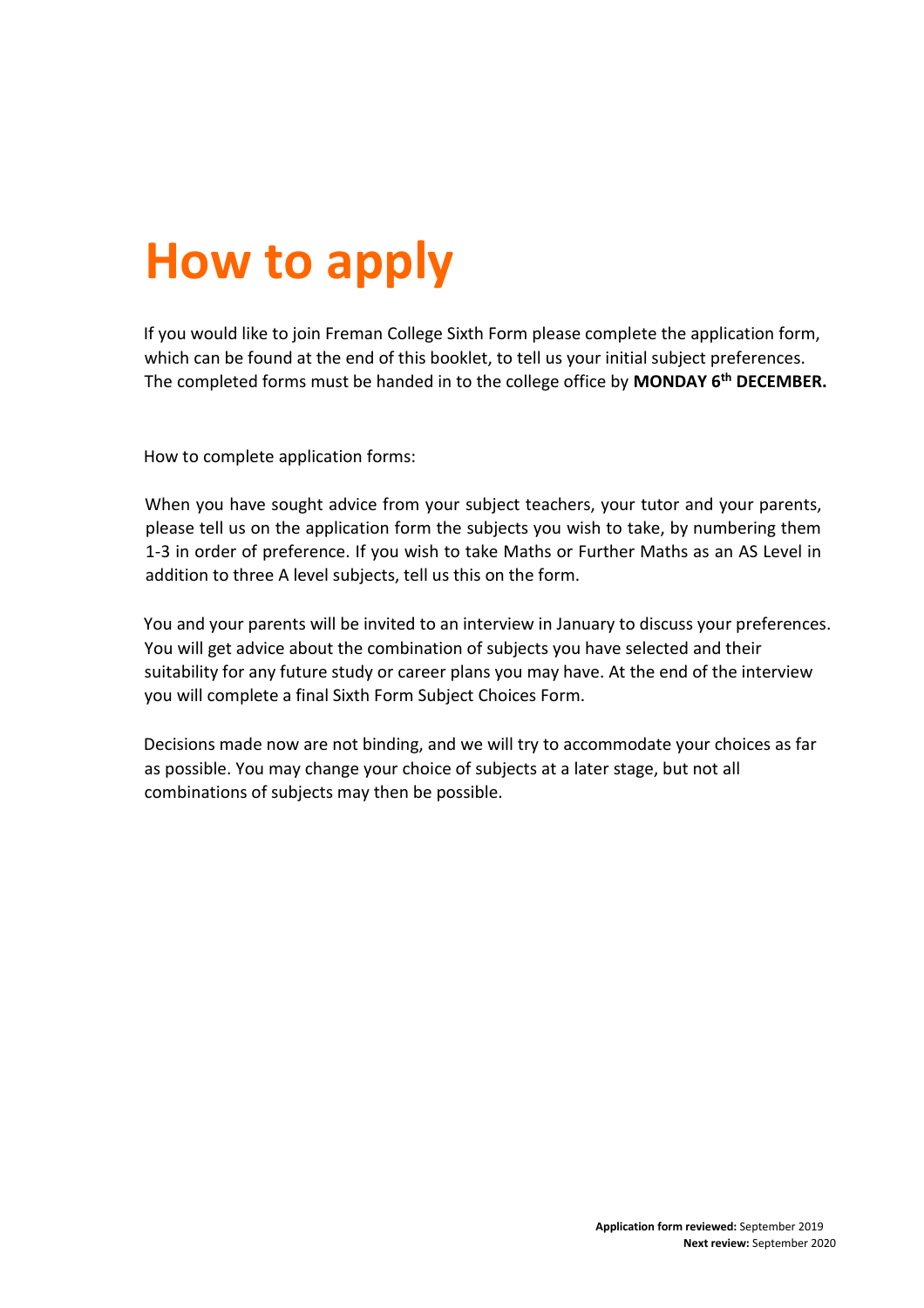## **APPLICATION TO JOIN FREMAN COLLEGE SIXTH FORM**

## **FOR STUDENTS CURRENTLY AT FREMAN COLLEGE**

NAME ……………………………………………………...............................… TUTOR GROUP…………………

| <b>CHOICE</b><br>numbered 1 to 3 | <b>A LEVEL COURSES</b>                  |
|----------------------------------|-----------------------------------------|
|                                  | <b>ART</b>                              |
|                                  | <b>BIOLOGY</b>                          |
|                                  | <b>BUSINESS</b>                         |
|                                  | <b>CHEMISTRY</b>                        |
|                                  | DESIGN & TECHNOLOGY - 3D PRODUCT DESIGN |
|                                  | <b>DRAMA &amp; THEATRE</b>              |
|                                  | <b>ENGLISH LANGUAGE</b>                 |
|                                  | <b>ENGLISH LITERATURE</b>               |
|                                  | <b>FRENCH</b>                           |
|                                  | <b>GEOGRAPHY</b>                        |
|                                  | <b>GERMAN</b>                           |
|                                  | <b>HISTORY</b>                          |
|                                  | <b>MATHEMATICS</b>                      |
|                                  | <b>FURTHER MATHEMATICS</b>              |
|                                  | <b>MUSIC</b>                            |
|                                  | MUSIC TECHNOLOGY                        |
|                                  | PHOTOGRAPHY                             |
|                                  | PHYSICAL EDUCATION                      |
|                                  | <b>PHYSICS</b>                          |
|                                  | <b>PSYCHOLOGY</b>                       |
|                                  | <b>RELIGIOUS STUDIES</b>                |
|                                  | SOCIOLOGY                               |
|                                  | <b>AS LEVEL COURSES</b>                 |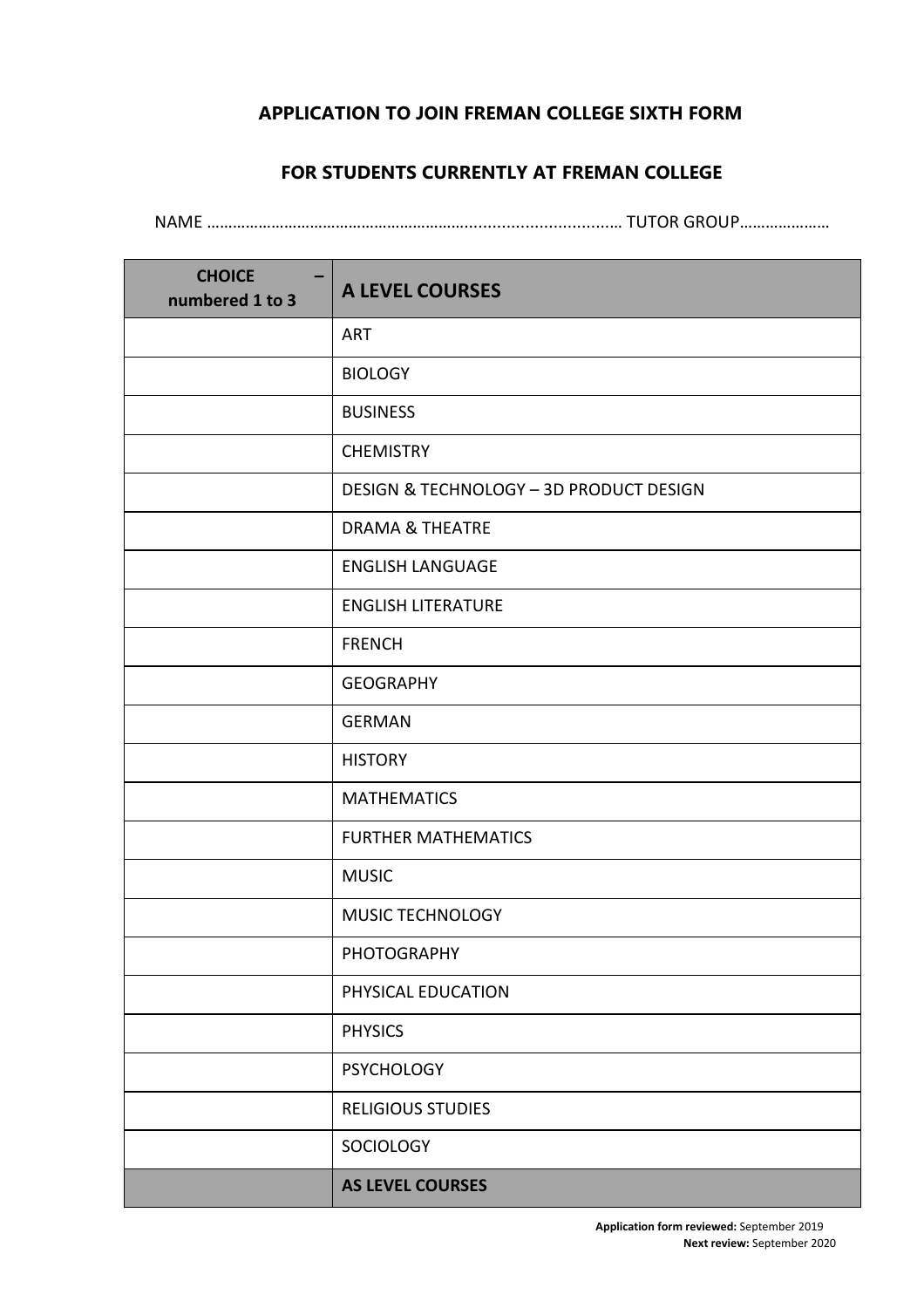| AS LEVEL MATHEMATICS                               |
|----------------------------------------------------|
| AS LEVEL FURTHER MATHEMATICS                       |
| LEVEL 3 CAMBRIDGE TECHNICAL COURSES                |
| <b>BUSINESS Foundation Diploma</b>                 |
| <b>HEALTH &amp; SOCIAL CARE Foundation Diploma</b> |
| <b>INFORMATION TECHNOLOGY Foundation Diploma</b>   |
| <b>SPORT Foundation Diploma</b>                    |
| SPORT Extended Diploma (equivalent to 3 A-levels)  |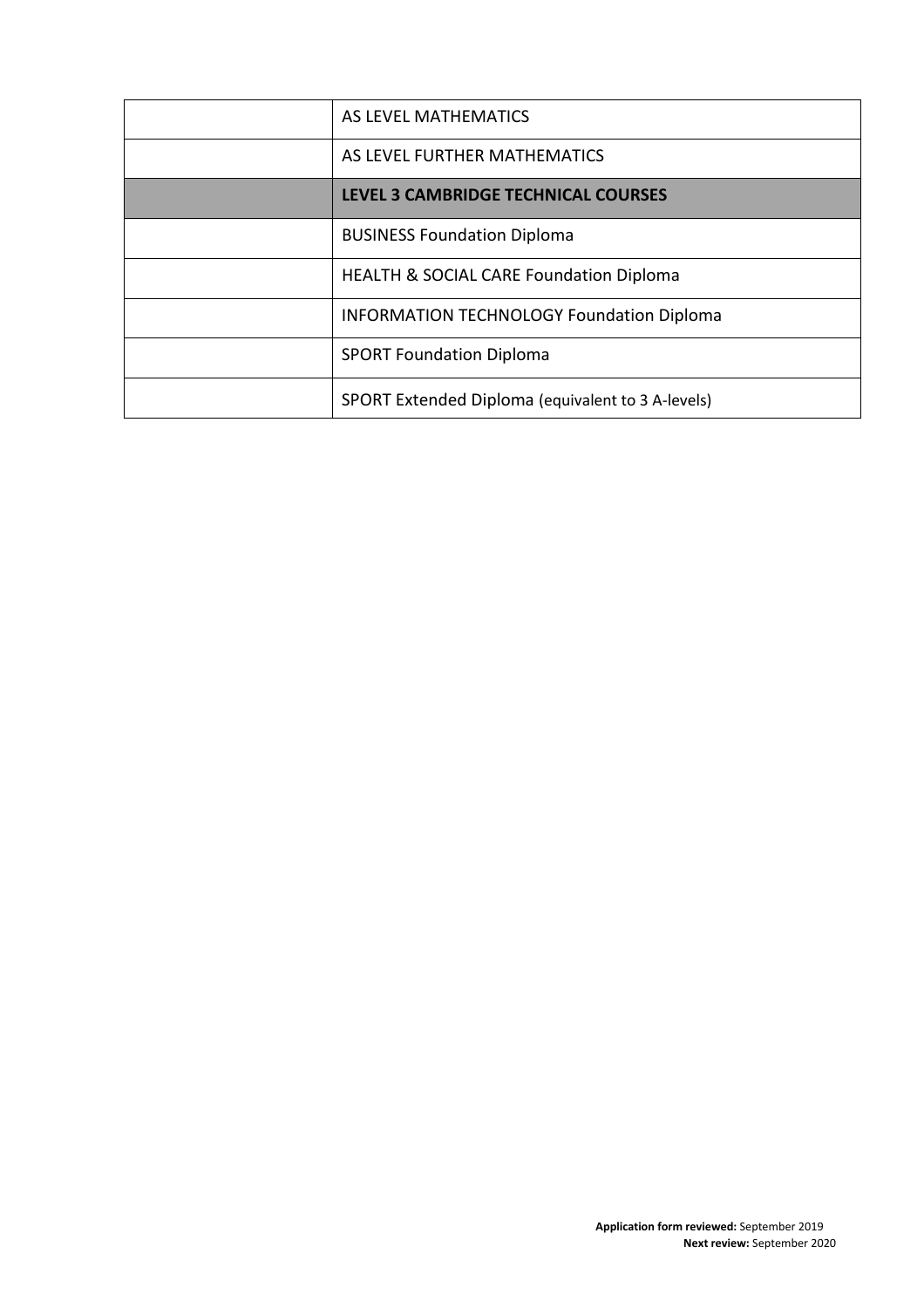**List any contributions you have made to the life of the college in the last two years (this might include participation in sports, drama, music, House activities, etc)** 

**Outline briefly what you would hope to achieve, in addition to academic success, during two years in the Sixth Form.** 

**If you have an idea about your possible career path please give details below.** 

**Signatures** 

**Student……………………………...……....…. Parent………………………………….......…………** 

**Tutor………............…….…….................** 

**Application form reviewed:** September 2019 **Next review:** September 2020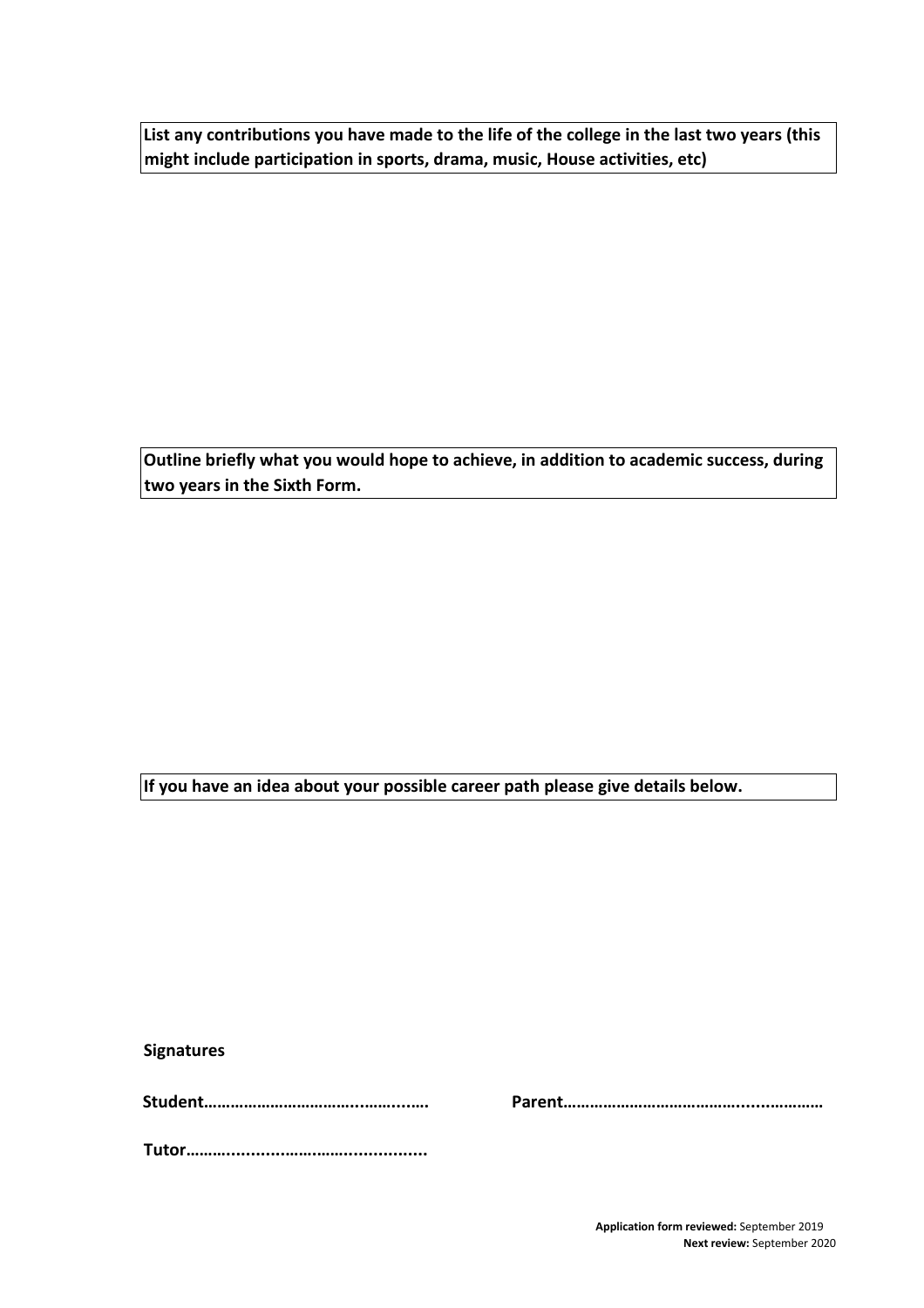## **APPLICATION TO JOIN FREMAN COLLEGE SIXTH FORM FROM**

## **OTHER SCHOOLS**

NAME…………………………………………………… CURRENT SCHOOL……………….……..………………

ADDRESS........................................................………………………………..……………………………………

PHONE.....................................EMAIL ……………………………………………DATE OF BIRTH………..…

| <b>CHOICE</b><br>numbered 1 to 3 | <b>A LEVEL COURSES</b>                  |
|----------------------------------|-----------------------------------------|
|                                  | <b>ART</b>                              |
|                                  | <b>BIOLOGY</b>                          |
|                                  | <b>BUSINESS</b>                         |
|                                  | <b>CHEMISTRY</b>                        |
|                                  | DESIGN & TECHNOLOGY - 3D PRODUCT DESIGN |
|                                  | <b>DRAMA &amp; THEATRE</b>              |
|                                  | <b>ENGLISH LANGUAGE</b>                 |
|                                  | <b>ENGLISH LITERATURE</b>               |
|                                  | <b>FRENCH</b>                           |
|                                  | <b>GEOGRAPHY</b>                        |
|                                  | <b>GERMAN</b>                           |
|                                  | <b>HISTORY</b>                          |
|                                  | <b>MATHEMATICS</b>                      |
|                                  | <b>FURTHER MATHEMATICS</b>              |
|                                  | <b>MUSIC</b>                            |
|                                  | MUSIC TECHNOLOGY                        |
|                                  | <b>PHOTOGRAPHY</b>                      |
|                                  | PHYSICAL EDUCATION                      |
|                                  | <b>PHYSICS</b>                          |
|                                  | <b>PSYCHOLOGY</b>                       |
|                                  | <b>RELIGIOUS STUDIES</b>                |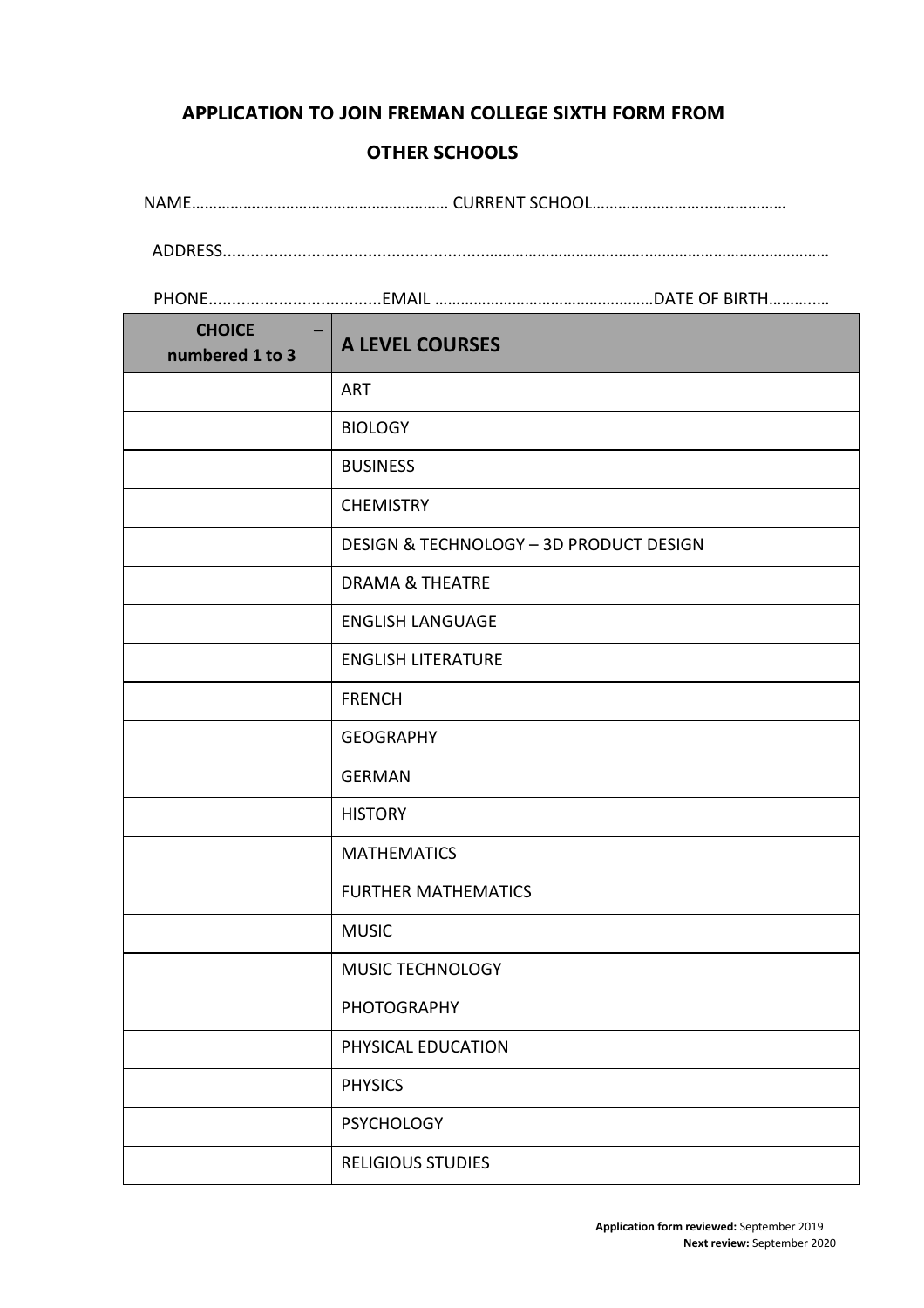| <b>SOCIOLOGY</b>                                   |
|----------------------------------------------------|
| <b>AS LEVEL COURSES</b>                            |
| AS LEVEL MATHEMATICS                               |
| AS LEVEL FURTHER MATHEMATICS                       |
| LEVEL 3 CAMBRIDGE TECHNICAL COURSES                |
| <b>BUSINESS Foundation Diploma</b>                 |
| <b>HEALTH &amp; SOCIAL CARE Foundation Diploma</b> |
| <b>INFORMATION TECHNOLOGY Foundation Diploma</b>   |
| <b>SPORT Foundation Diploma</b>                    |
| SPORT Extended Diploma (equivalent to 3 A-levels)  |

## **Predicted GCSE Results**

| Subject | <b>Predicted Grade   Subject</b> |    | <b>Predicted Grade</b> |
|---------|----------------------------------|----|------------------------|
|         |                                  |    |                        |
|         |                                  | 8  |                        |
|         |                                  | 9  |                        |
|         |                                  | 10 |                        |
|         |                                  | 11 |                        |
| b       |                                  | 12 |                        |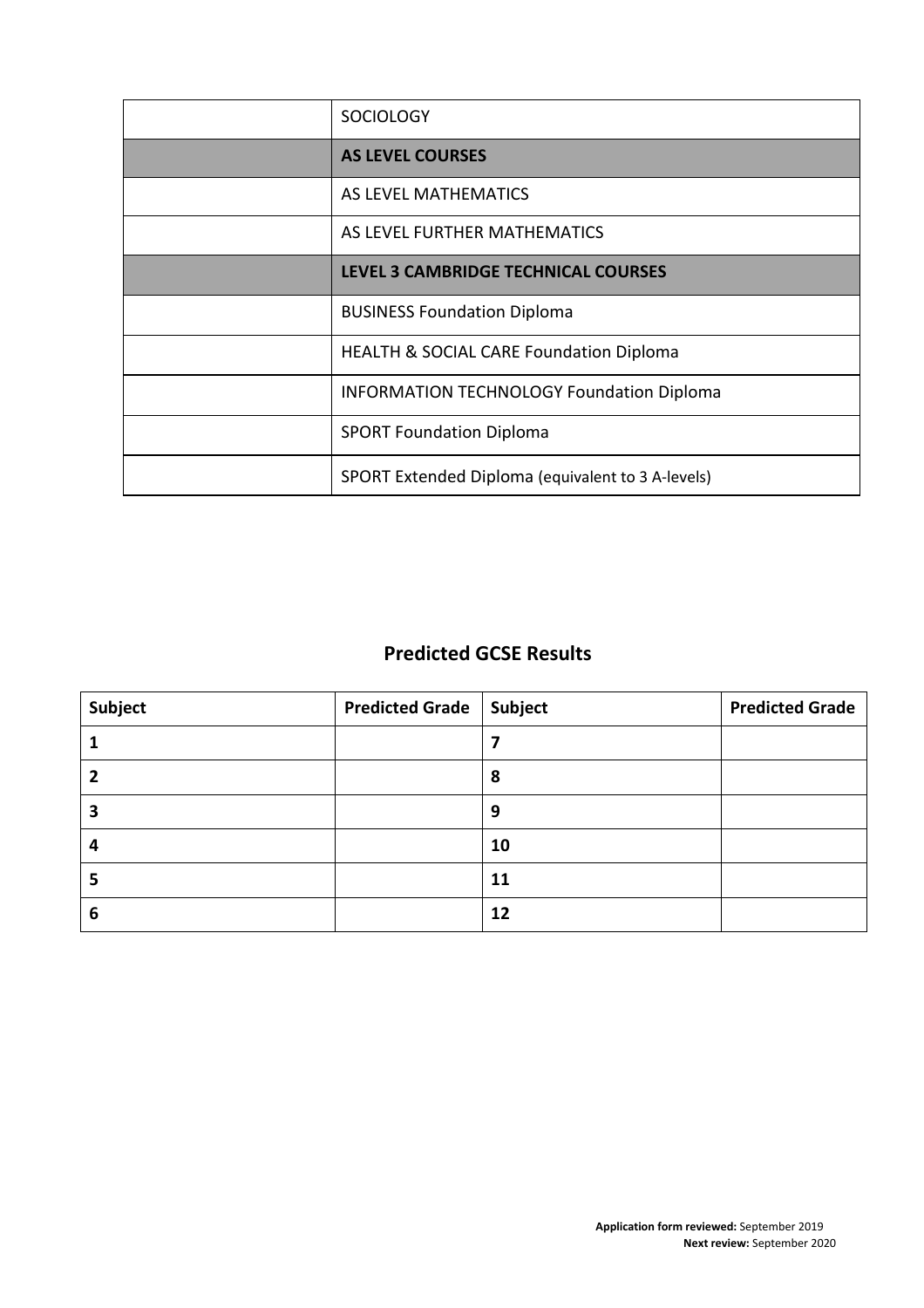**Why would you like to join the Sixth Form at Freman College?** 

**If you have an idea about your possible career path please give details below.** 

**Please give details of a teacher at your current school who we could contact for an academic reference** 

**Signature (Student)** ………………………………………………….………………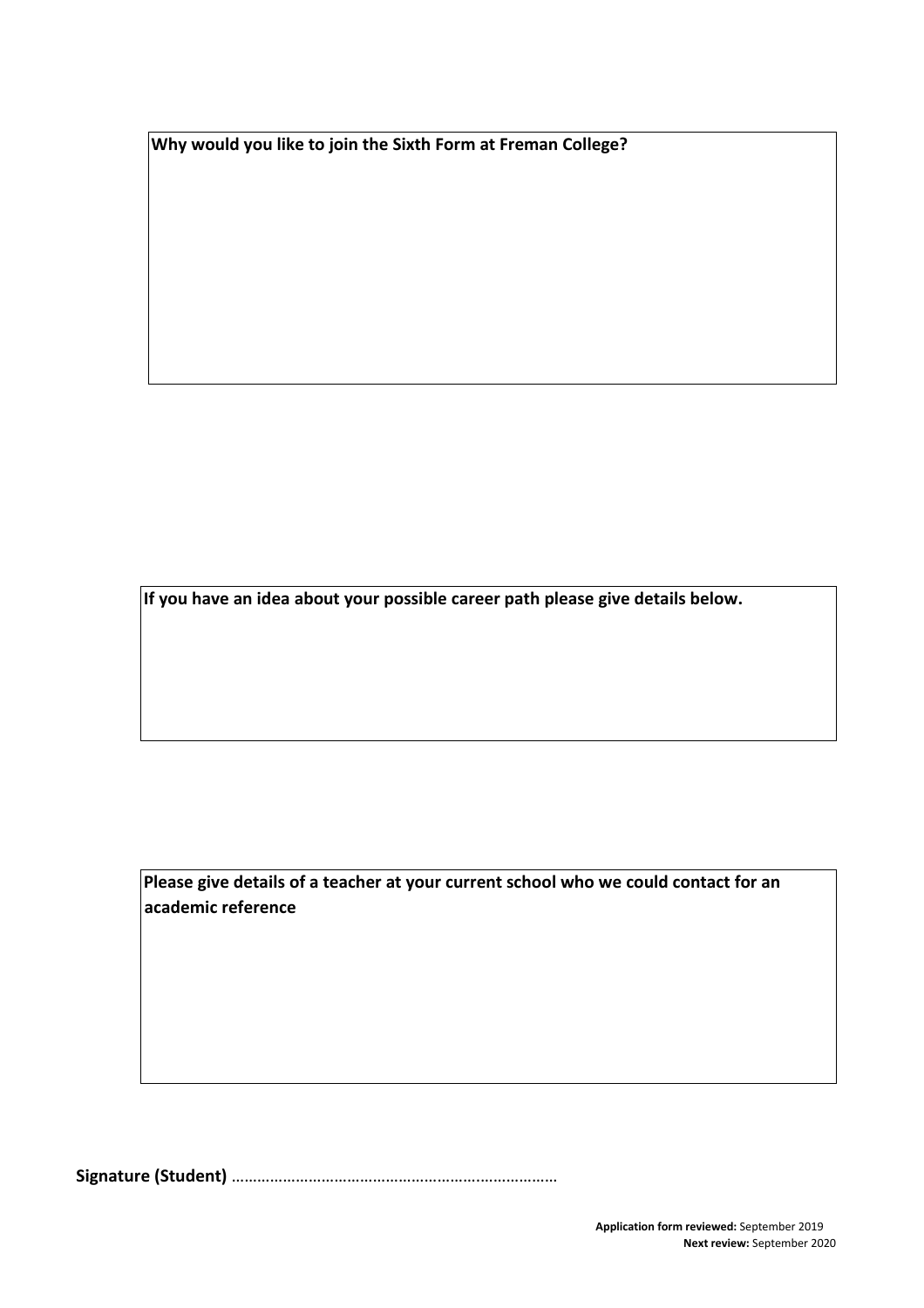## remai L L E G E

## In Year Admissions Application 2021-22

- $\triangleright$  Any additional supporting documentation should be returned direct to the school
- $\triangleright$  Please complete this form using black ink and CAPITAL LETTERS
- **You must include two recent forms of proof of address**. One must be a council tax bill, utility bill, solicitor's letter showing completion date or a signed tenancy agreement. Please do not send originals. **We cannot process an application without evidence of your address.**

## **Section 1: Reason for your application Please tick box**

- 1. Moving into Hertfordshire □ □ You must fill in Part A
- 2. Not moving but wanting a new school  $\Box$  You must fill in Part A
- 3. Living outside Hertfordshire □ □ You must fill in Part A
- 
- 
- -

## **Section 2: Your child's details**

## **Date place is required**: \*

\* Places are offered on the basis that they will be taken up within 10 school days. Please do not apply more than 4 weeks in advance of the date you require a place unless you are a service family.

## **Your child's details:**

| First name    | Middle name(s)             | Family name/Surname |  |
|---------------|----------------------------|---------------------|--|
| Date of birth | <b>Current Year Group*</b> | Female / Male       |  |

We will allocate a place into the usual year group based on your child's date of birth. If you wish your child to be educated in a different year group to that indicated by their date of birth, please provide further details with this form.

| Your child's current<br>address and postcode<br>We check addresses<br>and we will withdraw our<br>offer of a school place if | Current address<br>Postcode                                                                                                                         |
|------------------------------------------------------------------------------------------------------------------------------|-----------------------------------------------------------------------------------------------------------------------------------------------------|
| you give a false address<br>Your<br>child's<br>new<br>address and postcode<br>Date of move*                                  | You must give this so we can assess your application correctly.<br>If you are moving house, please provide the new address<br>below:<br>New address |

## Postcode

\* Please ensure you enclose proof of your new address including the move date. This can be either a solicitor's letter confirming completion or a copy of the formal lease agreement. If you are moving to a rental property, please provide evidence that you have sold or are in the process of selling your previous property, or that a previous lease agreement has ended. We will not be able to take into account a new address without proof as referred to above.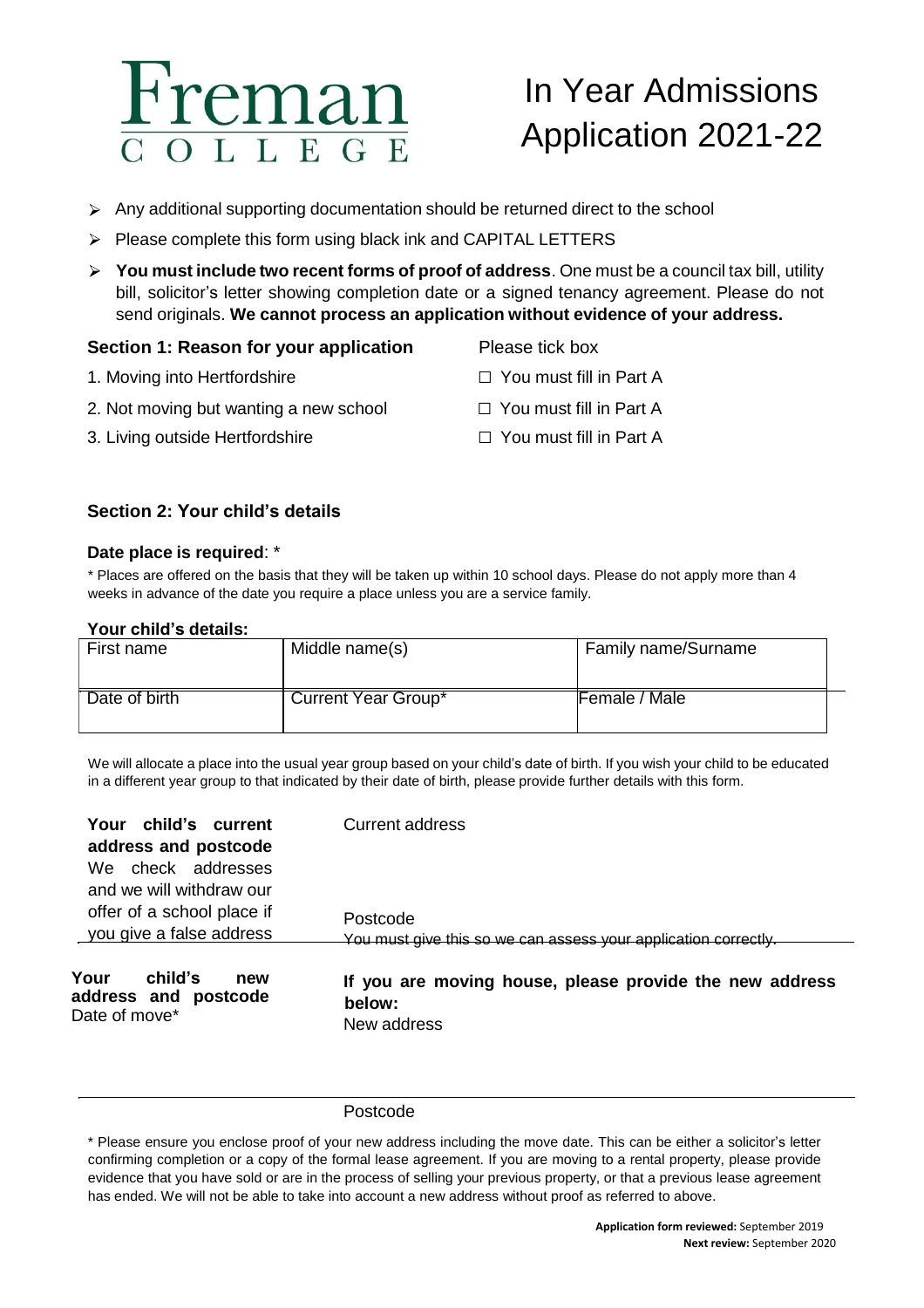| Your child's current school                                                |                       |
|----------------------------------------------------------------------------|-----------------------|
| (Please note we will contact this school when we process your application) |                       |
| School Name                                                                | <b>School Address</b> |
| Date last attended<br>(if your child has left):                            |                       |

## **Does your child have an Education, Health and Care Plan (EHCP)?** Yes □ No □

An EHCP is a document written by the local authority detailing the child's needs and the measures the school will take to help them. The SEN team manage admissions for children with a statement and your application will be passed to them.

| Are you or your partner working as a UK service personnel or crown<br>servant?    | Yes | $\mathsf{No}\,\Box$ |  |
|-----------------------------------------------------------------------------------|-----|---------------------|--|
| If yes, please include an official MOD, EC or CCHO letter showing relocation date |     |                     |  |

If yes, please include an official MOD, FC or GCHQ letter showing relocation date

## **Section 3: Your Details**

| Name of person making the<br>application                                                                                                        | Title                | <b>Initial</b> | <b>Family Name</b> |                      |
|-------------------------------------------------------------------------------------------------------------------------------------------------|----------------------|----------------|--------------------|----------------------|
| Address if different to that given<br>above                                                                                                     |                      |                |                    |                      |
| Daytime telephone number                                                                                                                        |                      |                |                    |                      |
| <b>Email address</b><br>We will use this address to contact<br>you where possible                                                               |                      |                |                    |                      |
| Your relationship to the child                                                                                                                  |                      |                |                    |                      |
| Is the child living with you under a private fostering<br>arrangement?<br>This is where a child lives with an adult who is not a close relative |                      |                |                    | Yes $\Box$ No $\Box$ |
| Do you have parental<br>responsibility?*                                                                                                        | Yes $\Box$ No $\Box$ |                |                    |                      |
| If no, please provide permission from the person(s) with parental responsibility confirming                                                     |                      |                |                    |                      |
| they are in agreement with the application.                                                                                                     |                      |                |                    |                      |
| Does another person(s) also have<br>parental responsibility? *                                                                                  | Yes $\Box$ No $\Box$ |                |                    |                      |
| Do they agree with the application<br>being made? *                                                                                             | $Yes \Box No \Box$   |                |                    |                      |

\* For births registered in England and Wales, parental responsibility is automatically given to the child's mother from birth. A child's father will have parental responsibility if:

- he was married to the child's mother when the child is born (even if later divorced or separated)
- the child was born after 1 December 2003, and he is named on the birth certificate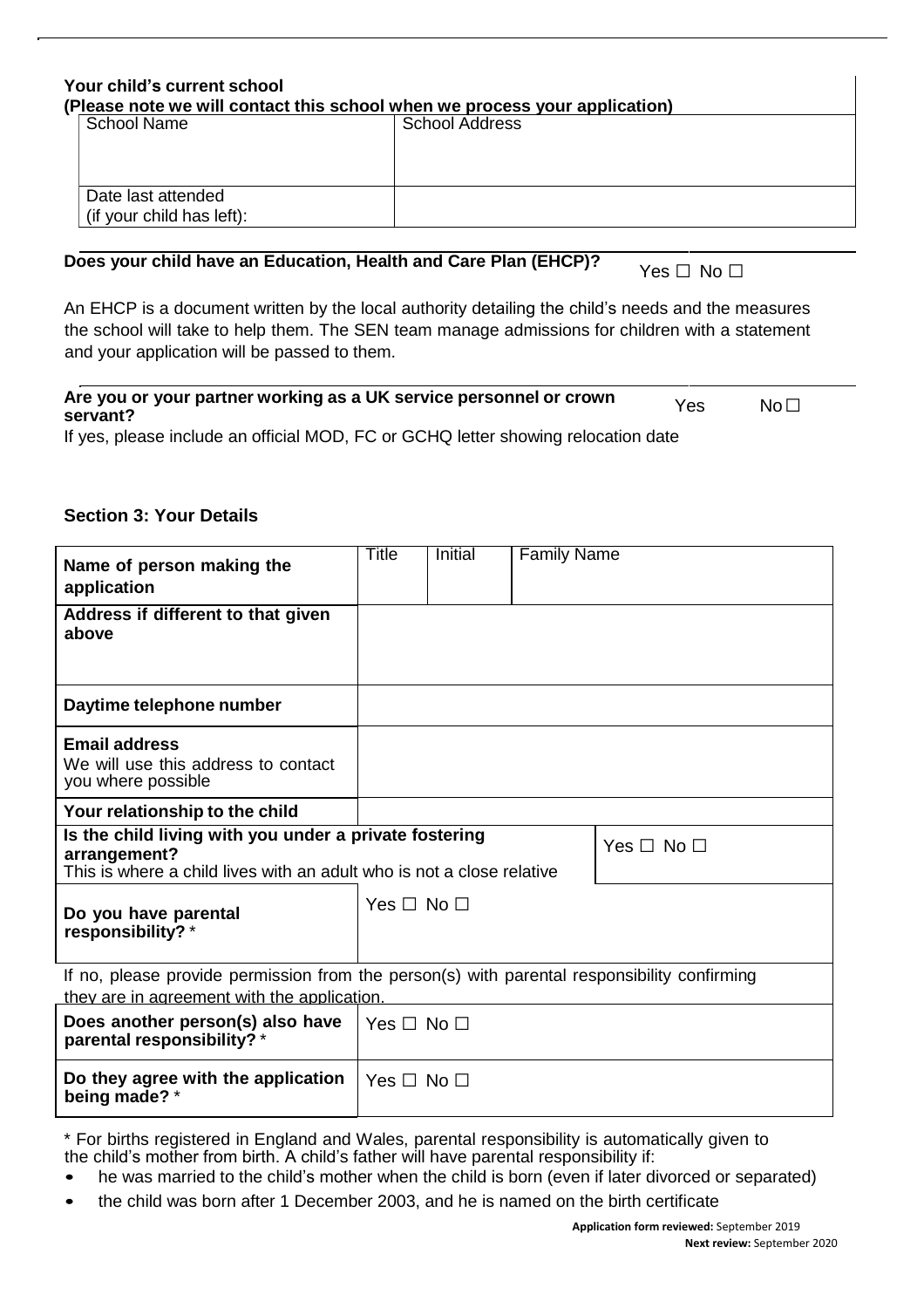• if a parental responsibility agreement is obtained from a court or by agreement with the mother.

## **Please provide a copy of any appropriate court orders or residence orders with this application.**

## **Section 4: Your School Preferences**

 $N$ o $\Box$ □ If yes, please indicate which local authority and include a supporting letter from the child's social worker **Is the child you are making an application for in public care (looked after)?** Yes No and/or advisory teacher:

 $No \nightharpoonup$ **Was your child previously looked after\* but was then adopted or became subject** to a residence order or special guardianship order? If yes, please provide supporting evidence:

\*This applies to adoption orders made under the terms of the 2002 Adoption and Children Act, which came into force in December 2005 and does not include children who were adopted without having been previously looked after.

 $N_0$ Does the child have a sibling at any of the schools or linked schools you <sub>Yes</sub> No<br>are applying for? \*

If yes, please state the name and date of birth of the brother or sister and the name of the school attending:

\* Sibling is defined as a sister/brother, half sister / brother, adopted sister/brother or a child of the parent/carer or partner and who lives in the same house as the child you are making the application for from Monday to Friday.

## **Section 5: Additional Information**

This information is used to consider whether your child's application should be dealt with as part of the Fair

Access Protocol. It will help to ensure your child has the best start at their new school and any support required can be put in place. The information you give in this section will not be used in the allocation process and your child will not be disadvantaged by the information you provide.

## **Has your child recently arrived in the UK or currently lives outside the UK?**  $\gamma_{\text{es}}$  **□ No □**

\* If yes, please provide proof of the child's arrival in the UK. Your application cannot be processed without this evidence.

## **What is your child's first language spoken at home?**

## **If your child is currently in Year 10 or 11 (or in Year 9 and has chosen their option subjects already), please list the option subjects they are studying**:

\* Please note that it may not be possible for your child to continue to study the same subjects and you should discuss this with the schools you wish to apply for before making your application.

**Have any of the following services been involved with your child currently or previously:**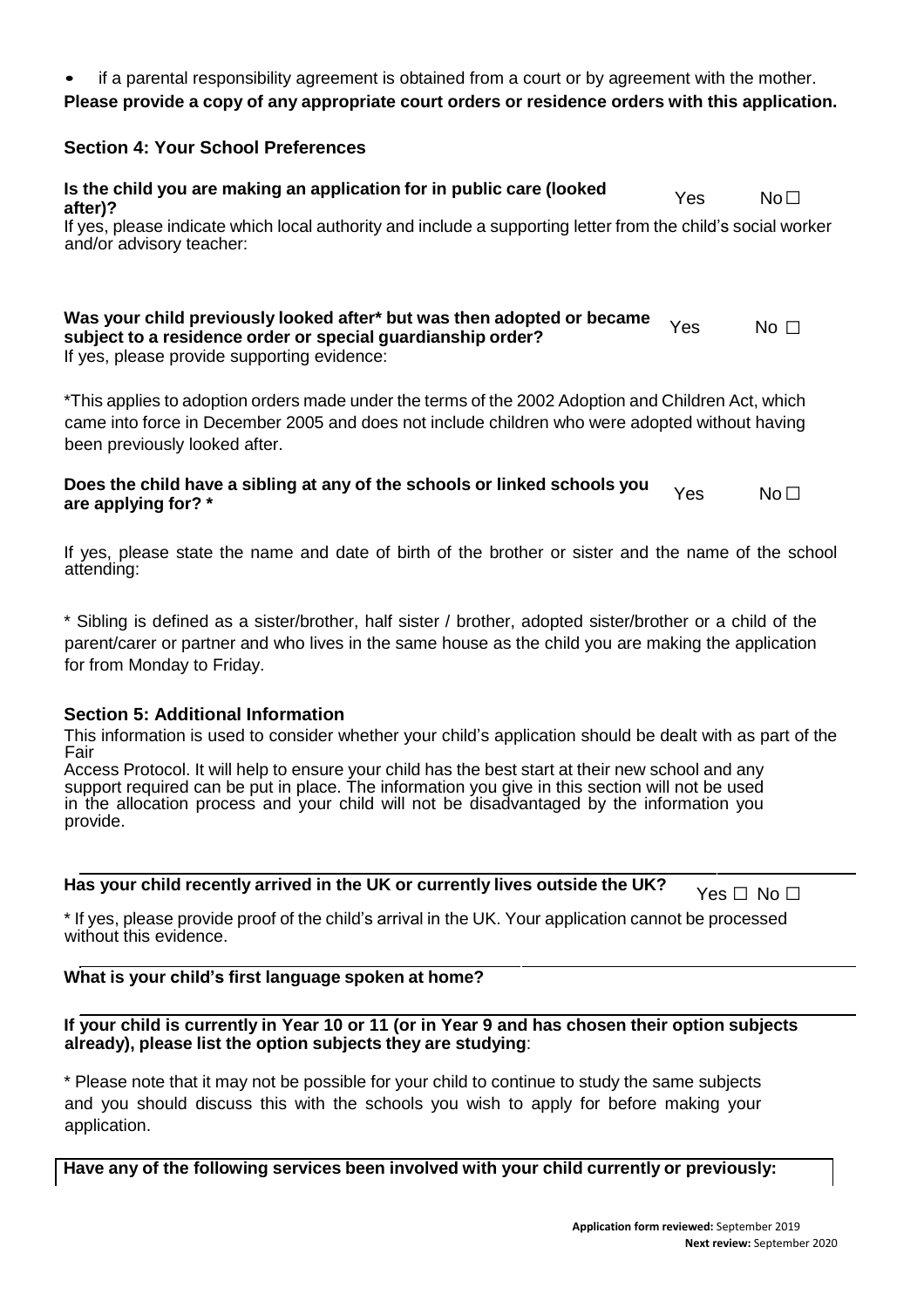| Integration Team                | <b>Education Support Centre</b>                   |  |
|---------------------------------|---------------------------------------------------|--|
| <b>Educational Psychologist</b> | Attendance Improvement Officer                    |  |
| Social Worker                   | <b>Child and Adolescent Mental Health Service</b> |  |
| Other (please give details):    |                                                   |  |

## **Is your child attending school regularly?** Yes □ No □

If no, please give details:

| . Has your child been excluded from their current or previous schools - either $\vert$ Yes $\Box$ No $\Box$<br>fixed period (temporary) or permanent exclusions |  |
|-----------------------------------------------------------------------------------------------------------------------------------------------------------------|--|
| If yes, please give details of the date(s), $reason(s)$ and the name of the school(s):                                                                          |  |

| Have you discussed your reasons for wanting to move school with<br>your child's current school?                                                                                                                                                                                                                                    | Yes $\Box$ No $\Box$                                |
|------------------------------------------------------------------------------------------------------------------------------------------------------------------------------------------------------------------------------------------------------------------------------------------------------------------------------------|-----------------------------------------------------|
| Have you asked your child's current school to complete Part A?<br>Part A is used to help us process your child's application and their move to<br>a new school. Please include the completed and signed Part A with your<br>application form or ask the school to send it to us direct. There may be a<br>delay in processing your | Yes $\Box$ No $\Box$<br>Being sent direct $\square$ |

**Why do you want your child to move school?** (Please give as much further information as you can to support your request, using a separate sheet if necessary.)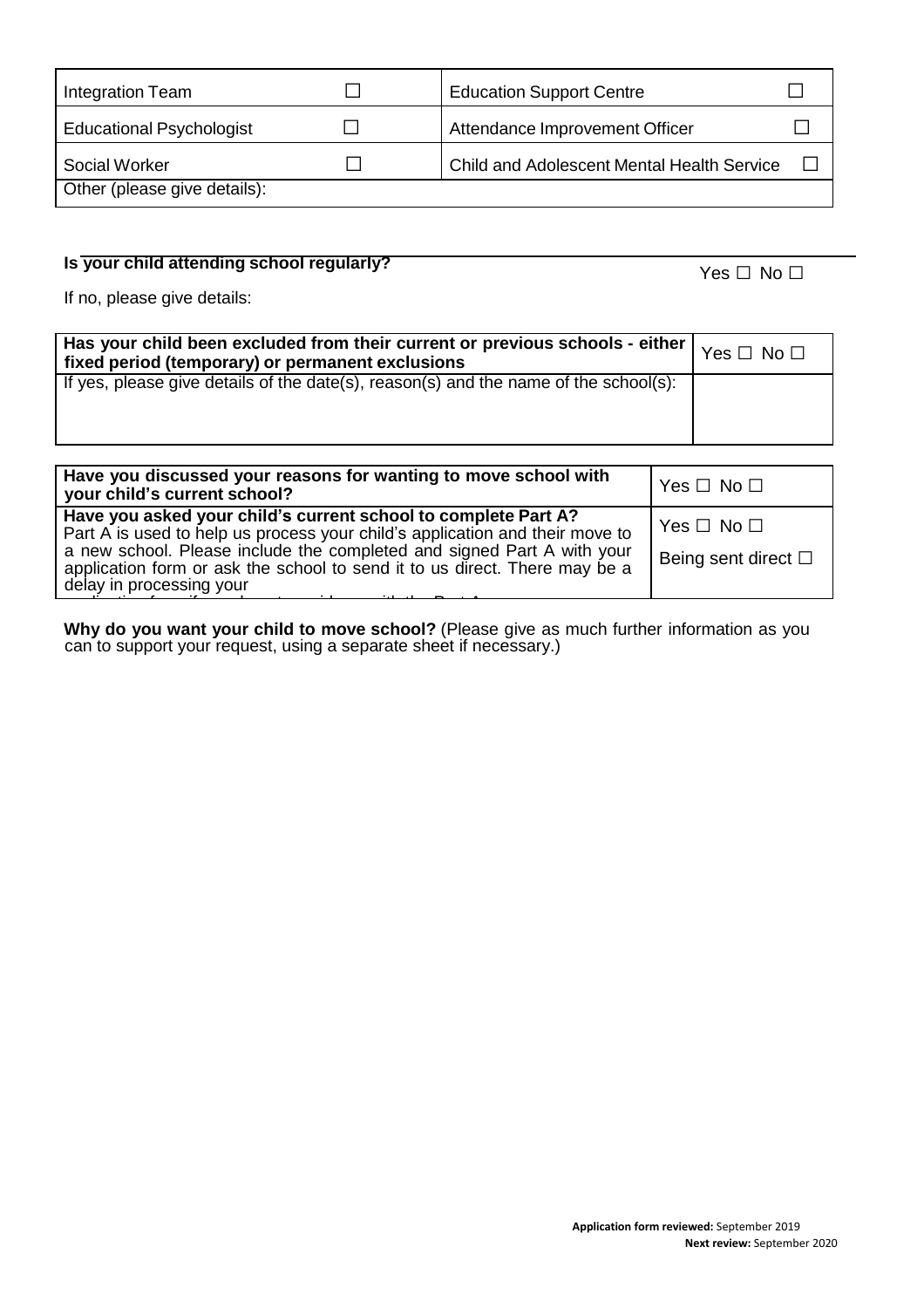## **IN YEAR ADMISSIONS ADDITIONAL INFORMATION - PART A Please ask an**

**appropriate member of staff from your child's current school, for example Head of Year /Class teacher to complete and sign this form and return it with the application form or direct to** [admin@freman.org.uk](mailto:admin@freman.org.uk) 

| <b>Personal Details</b> |  |                |  |
|-------------------------|--|----------------|--|
| Surname                 |  | Current school |  |
| First names             |  | Date of Birth  |  |

| <b>Attendance</b>             |                            |   |                              |               |  |        |
|-------------------------------|----------------------------|---|------------------------------|---------------|--|--------|
| Period                        | <b>Authorised Absences</b> |   | <b>Unauthorised Absences</b> |               |  |        |
|                               | Number                     | % |                              | Number        |  | %      |
| Current Academic Year         |                            |   |                              |               |  |        |
| <b>Previous Academic Year</b> |                            |   |                              |               |  |        |
| Punctuality                   | Good/average/poor          |   |                              | AIO involved? |  | Yes/No |

| <b>Special Needs</b>                                   |        |             |        |
|--------------------------------------------------------|--------|-------------|--------|
| <b>SEN Support</b>                                     | Yes/No | <b>EHCP</b> | Yes/No |
| <b>ENF (Exceptional</b>                                | Yes/No |             |        |
| Needs Funding):                                        |        |             |        |
| If yes to ENF, please give details:                    |        |             |        |
| If on SEN Register, please give main presenting needs: |        |             |        |

| <b>Attainment KS2 Sats</b> |                         |                           |                                                     |
|----------------------------|-------------------------|---------------------------|-----------------------------------------------------|
| <b>Subject</b>             | Level                   | <b>Date</b>               | Other (eg CAT scores, Reading age, Spelling<br>age) |
|                            |                         |                           |                                                     |
|                            |                         |                           |                                                     |
|                            |                         |                           |                                                     |
| <b>Attainment (KS4)</b>    |                         |                           |                                                     |
| <b>Subject</b>             | <b>Current</b><br>Level | <b>Predicted</b><br>Level |                                                     |
|                            |                         |                           |                                                     |
|                            |                         |                           |                                                     |
|                            |                         |                           |                                                     |
|                            |                         |                           |                                                     |
|                            |                         |                           |                                                     |

| Other agencies involved (please tick)             |                                |  |  |
|---------------------------------------------------|--------------------------------|--|--|
| <b>Educational Psychologist Service</b>           | <b>Social Worker</b>           |  |  |
| Behaviour Support Team / Education Support Centre | <b>Child and Family Clinic</b> |  |  |
| <b>Home Hospital Education</b>                    | Refugee & Traveller Team       |  |  |
| <b>Minority Ethnic Curriculum Support Service</b> | <b>Looked After Team</b>       |  |  |